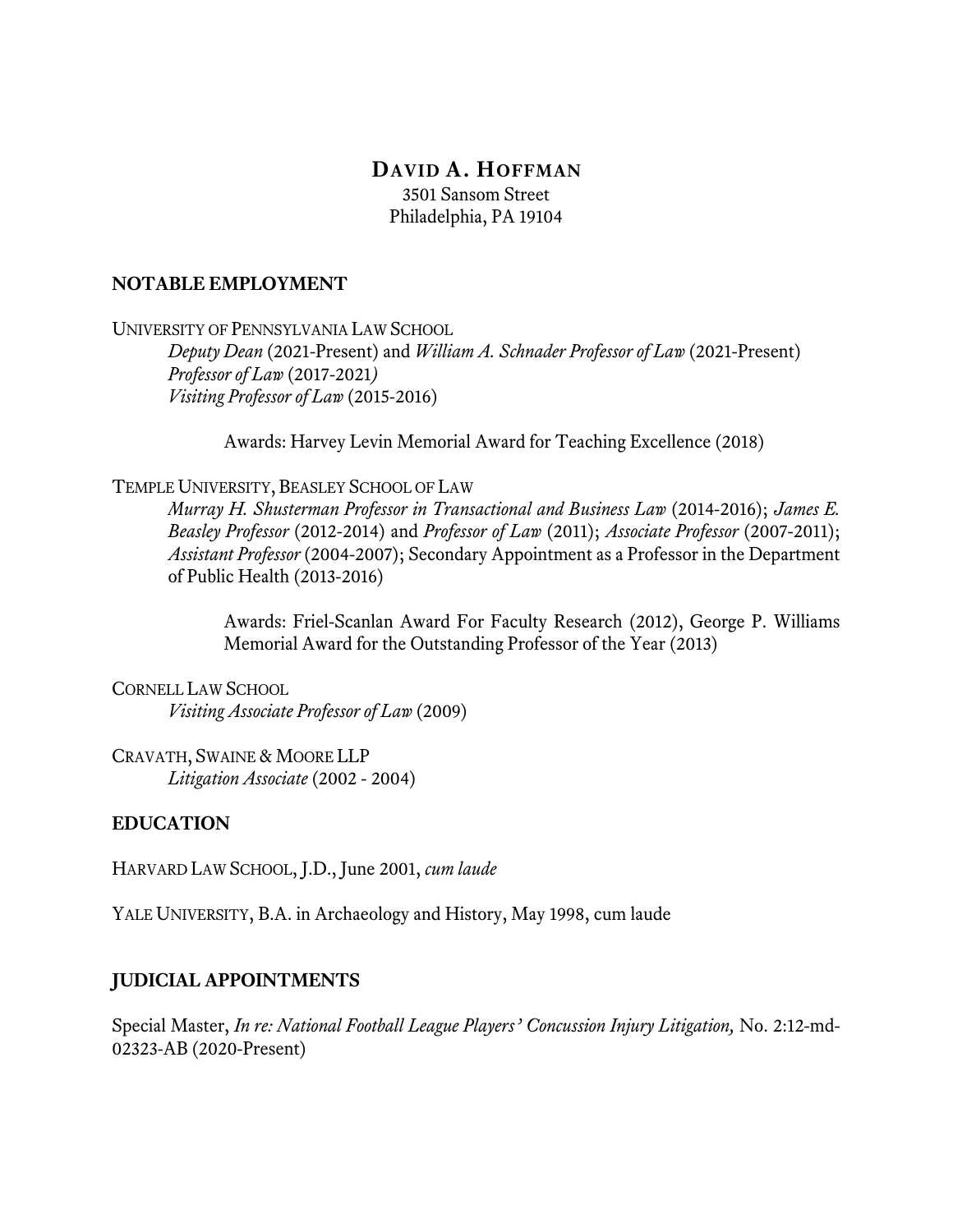| <b>CLERKSHIP</b><br>and<br><b>FELLOWSHIP</b> | THE HONORABLE NORMA L. SHAPIRO<br>Eastern District of Pennsylvania     | 2001-2002  |
|----------------------------------------------|------------------------------------------------------------------------|------------|
|                                              | <b>VISITING RESEARCH FELLOW</b><br>University of Alabama School of Law | Fall, 2002 |

#### **PUBLICATIONS**

#### **Books**

ROBERT S. SUMMERS, ROBERT A. HILLMAN AND DAVID A. HOFFMAN, CONTRACT AND RELATED OBLIGATION: THEORY, DOCTRINE, AND PRACTICE (7<sup>TH</sup> EDITION 2016, 8<sup>TH</sup> EDITION 2021)

#### **Articles**

*Nonparty Interests In Contract Law,* 171 U. PENN. L. REV. (forthcoming 2022) (with Hwang and Ben-Shahar)

*Leases as Forms,* 19 J. EMP. LEG. STUD. 90 (2022) (with Strezhnev)

*The Social Cost of Contract,* 121 COLUM. L. REV. 979 (2021) (with Hwang)

*Transactional Scripts in Contract Stacks*, 105 MINN. L. REV. 319 (2020) (with Cohney)

*Hushing Contracts,* 97 WASH U L. REV. 165 (2019) (with Lampmann)

*Coin-Operated Capitalism*, 119 COLUM. L. REV. 591 (2019) (with Cohney, Sklaroff and Wishnick)

*Relational Contracts of Adhesion,* 85 U. CHI. L. REV. 1395 (2018)

*Law and Psychology Grows Up, Goes Online, and Replicates,* 15 J. EMP. LEG. STUD. 1 (2018) (with Irvine and Wilkinson-Ryan)

*The Use and Reliability of Federal Nature of Suit Codes*, 2017 MICH. ST. L. REV. 997 (with Boyd) (invited Symposium issue)

*From Promise to Form: How Contracting Online Changes Consumers,* 91 N.Y.U. L. REV. 1595 (2017)

*Contract Consideration and Behavior*, 85 GEO. WASH. L. REV. 351 (2017) (with Eigen)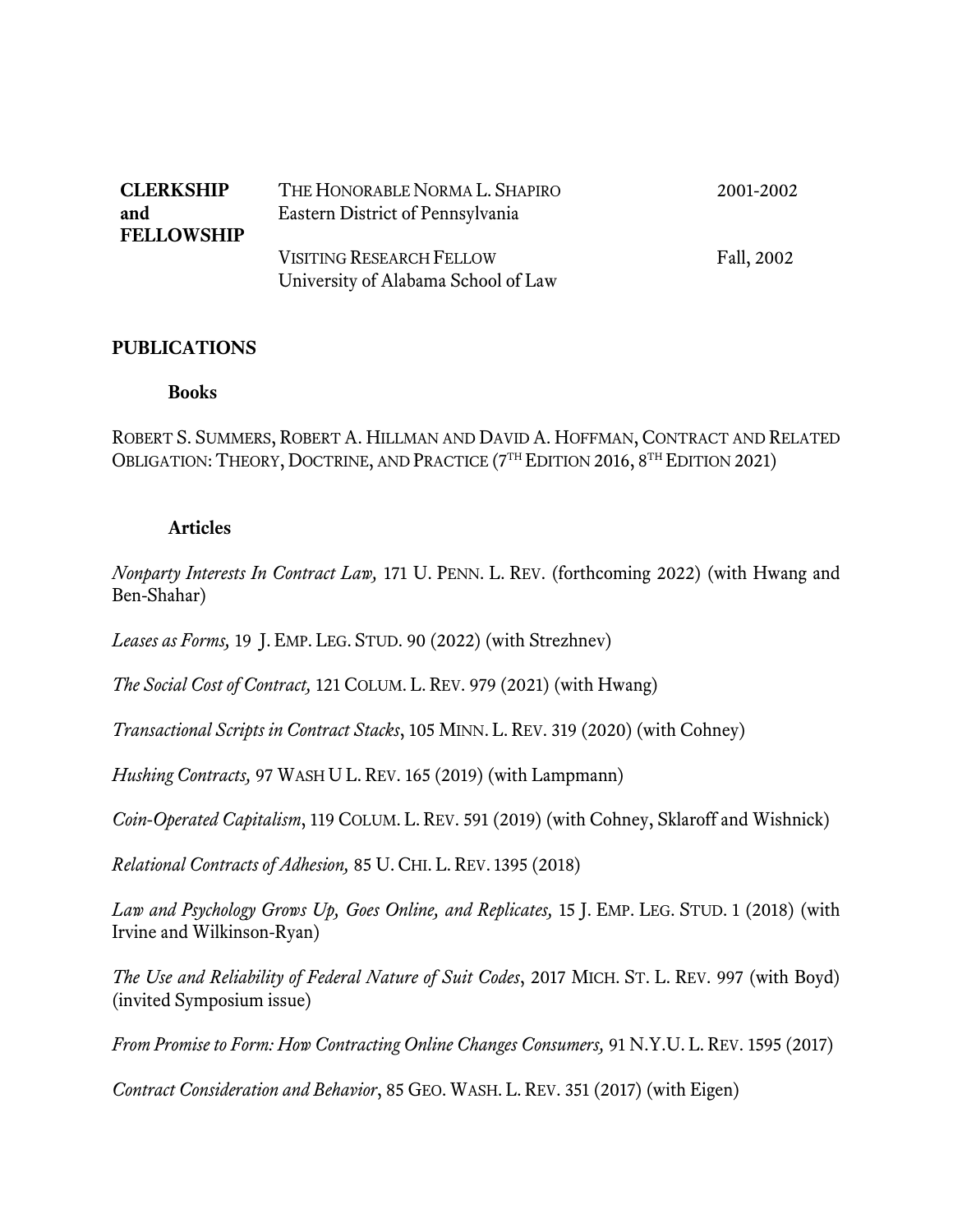*"Ideology" or "Situation Sense": An Experimental Investigation of Motivated Reasoning and Professional Judgment,* 164 U. PENN. L. REV. 349 (2016) (with Kahan, Evans, Devins, Lucci and Cheng)

*The Common Sense of Contract Formation*, 67 STAN. L. REV. 1269 (2015) (with Wilkinson-Ryan)

*Whither Bespoke Procedure?* 2014 U. ILL. L. REV. 389

*Empirical Analysis of Data Breach Litigation,* 11 J. EMP. LEG. STUD. 74 (2014) (peer reviewed)

*Litigating Toward Settlement,* 29 J. L. ECON. ORG. 898 (2013) (with Boyd) (peer reviewed)

*Building a Taxonomy of Civil Litigation: Clusters of Causes of Action in Federal Complaints,* 171 J.EMP. LEG. STUD. 253 (2013) (with Boyd, Ritovski, Obradovic) (peer reviewed)

*The Psychology of Contract Precautions,* 80 U. CHI. L. REV. 395 (2013) (with Wilkinson-Ryan)

*Instructing Juries on Noneconomic Contract Damages*, 81 FORDHAM L.REV. 1221 (2012) (with Radus)

*They Saw a Protest: Cognitive Illiberalism and the Speech-Conduct Distinction*, 64 STAN. L. REV. 851 (2012) (with Kahan, Braman, Rachlinski, Evans)

*Disputing Limited Liability,* 104 NW. U. L. REV. 853 (2010) (with Boyd)

*A Core of Agreement,* 77 U. CHI. L. REV. 1655 (2010) (with Braman and Kahan)

*Some Realism About Punishment Naturalism*, 77 U. CHI. L. REV. 1531 (2010) (with Braman and Kahan)

*Breach Is For Suckers*, 63 VAND. L. REV. 102 (2010) (with Wilkinson-Ryan)

*Whose Eyes Are You Going to Believe? Scott v. Harris and the Perils of Cognitive Illiberalism,* 122 HARV. L. REV. 837 (2009) (with Kahan and Braman)

*Wikitruth Through Wikiorder, 59 EMORY L. J. 151 (2009)* (with Mehra)

*Docketology, District Courts and Doctrine*, 85 WASH U. L. REV. 681 (2007) (with Izenman and Lidicker)

*Self-Handicapping and Managers' Duty of Care,* 42 WAKE FOREST L. REV. 803 (2007) (invited symposium essay)

*The Best Puffery Article Ever*, 91 IOWA L. REV. 1395 (2006) (reprinted in SECURITIES LAW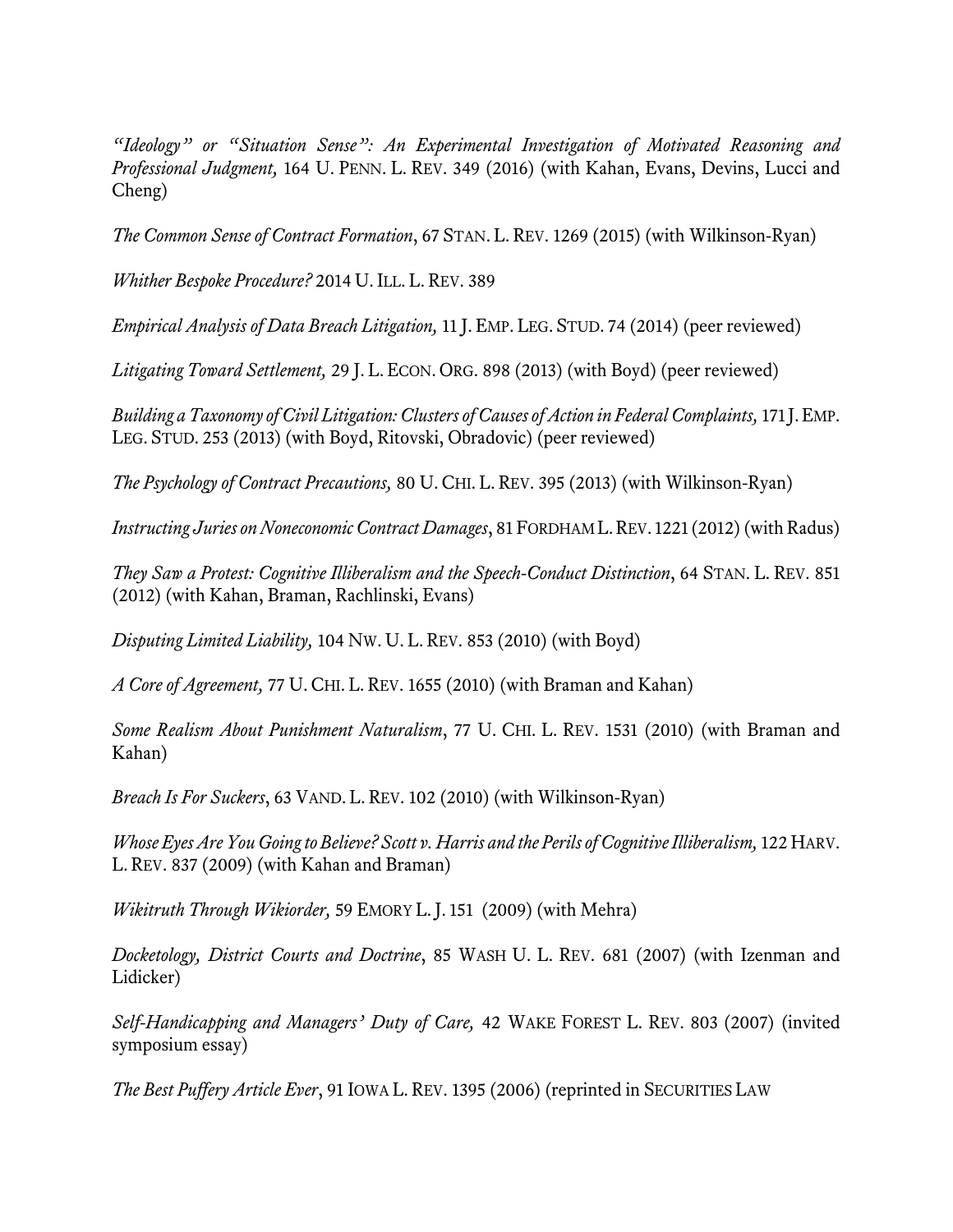REVIEW 2007 as one of the top 10 securities law articles of 2006)

*The "Duty" To Be a Rational Shareholder,* 90 MINN. L. REV. 537 (2006)

*Nullificatory Juries,* 2003 WISC. L. REV. 1115 (with Wenger)

*How Relevant is Jury Rationality?*, Review Essay, 2003 U. ILL. L. REV. 507

*Can Law and Economics Be Both Practical and Principled?,* 53 ALA.L.REV. 335 (2002) (with O'Shea)

## **WORKS IN PROGRESS**

*Does Litigation Insurance Price Procedural Tailoring?*

*Longer Trips to Court Cause Excess Evictions*

*Nonparty Interests In Contract Law*

*Et al.*

*(e)2-207*

*Debiasing Through Legalism*

*Cancel Contracts*

*Innovation in Corporate Governance Contracting*

## **OTHER**

Admitted to the Bars of New York State (2002) Pennsylvania (2020) and the Southern District of New York (2003)

Referee for the JOURNAL OF EMPIRICAL LEGAL STUDIES

Member of the Cultural Cognition Project, http://research.yale.edu/culturalcognition/

Member of the American Law Institute (2011-Present)

Appointed to the United Way of Southeastern Pennsylvania's task force on ethics for the School District of Philadelphia (2012)

Member of the Board of Lighthouse Academics, Inc. (2010-2015)